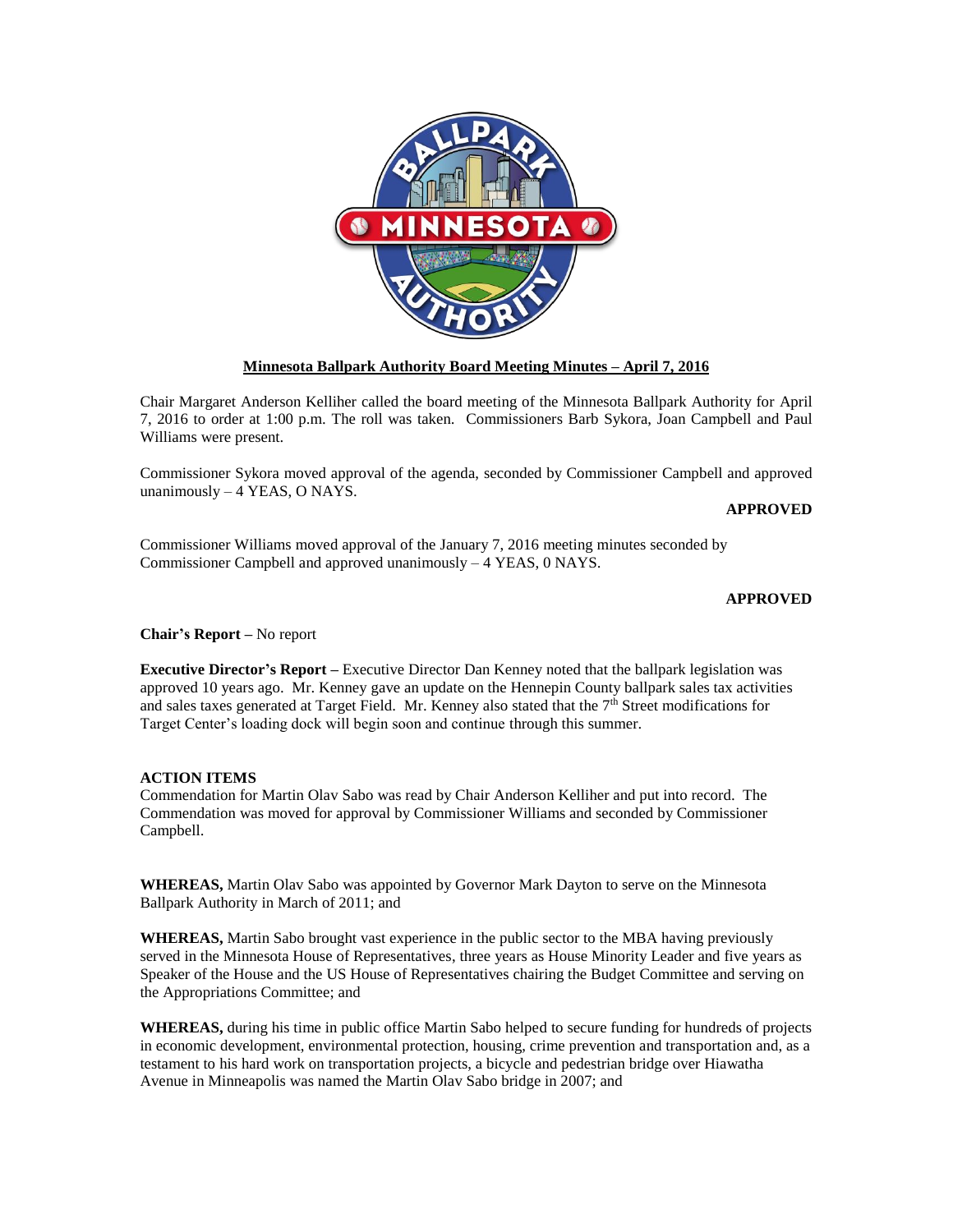**WHEREAS,** as an MBA Commissioner, Martin Sabo served as Vice-Chair, his leadership skills and knowledge of infrastructure projects, coupled with his passion for the game of baseball proving to be a great asset to the MBA and Target Field; and

**WHEREAS,** Martin Sabo embraced his responsibility as an MBA Commissioner representing the public's interest as the long term asset manager of Target Field, ensuring that the ballpark was a good neighbor to the North Loop; and

**WHEREAS,** Martin Sabo will be remembered as a man of great integrity and an exceptional public servant; and

**WHEREAS,** on April 11, 2016, at the Minnesota Twins Home Opener, the Sabo family will raise the Hennepin County flag, recognizing Martin Sabo's role on the MBA Board and his love of the game of baseball;

**NOW THEREFORE BE IT RESOLVED,** that the Minnesota Ballpark Authority gratefully acknowledges Martin Sabo's valuable contributions to the people of Minnesota; and

**BE IT FURTHER RESOLVED,** and that the MBA expresses its most sincere condolences to Martin's wife Sylvia and all of the Sabo family; and

**BE IT FURTHER RESOLVED,** that Martin Sabo's kindness, dedication to the MBA Mission, strong work ethic and infectious love of the game of baseball will be greatly missed by the Minnesota Ballpark Authority Board and staff.

# **APPROVED**

Commissioners gave their fond recollections of Commissioner Sabo, and all agreed that he will be missed. Chair Anderson Kelliher reported that Governor Dayton's office will be appointing a new board member through an Open Appointments process. Applications are being accepted now and information is available on the Governor's website.

### **DISCUSSION ITEMS**

**Target Field Operations Update** – Matt Hoy, Minnesota Twins Senior V.P. of Operations. Mr. Hoy stated that the per the Ballpark Lease Agreement between the Twins and the Minnesota Ballpark Authority enclosed in the meeting packets are the Annual Maintenance Expenses for 2015 and budgeted amounts for 2016, Tennant Ballpark Property Schedule for 2015, Team Contributions to Youth Activities and Youth and Amateur Sports and the Affordable Seating Plan for 2016 for review of the board.

Mr. Hoy spoke on construction updates that have occurred at Target Field during the off season. New safety netting has been installed over the dugouts and behind the home plate area. The centerfield project will be completed in time for the home opener and will contain a season ticket holder section called "Catch" and a restaurant area above that called "Minnie and Paul's". Terrazo flooring has been installed outside the Champions Club entrance, carpeting has also been replaced in the press dining room and in the serving area on the Service level. The prototype Suite is finished. Railings on the administrative balconys have been replaced with glass instead of a mesh fabric. A scoreboard beam was replaced due to some water damage. There will be changes in security in the building and in the ballpark, per new MLB rules. It will be mandatory to screen all who enter the building and field at all entry points. Searches with dogs will be at every series of games and police will be stationed at all gates for the duration of the game.

**Target Field Concessions Update** – Pete Spike, General Manager, Delaware North Sportservice. Mr. Spike spoke about the outreach and recruiting efforts for the 2016 season and handed out an information sheet of what Delaware North has been doing in order to attract and hire workers. Mr. Spike also reviewed the 2015 food success stories and the discontinued items. Mr. Spike gave an overview of Delaware North's